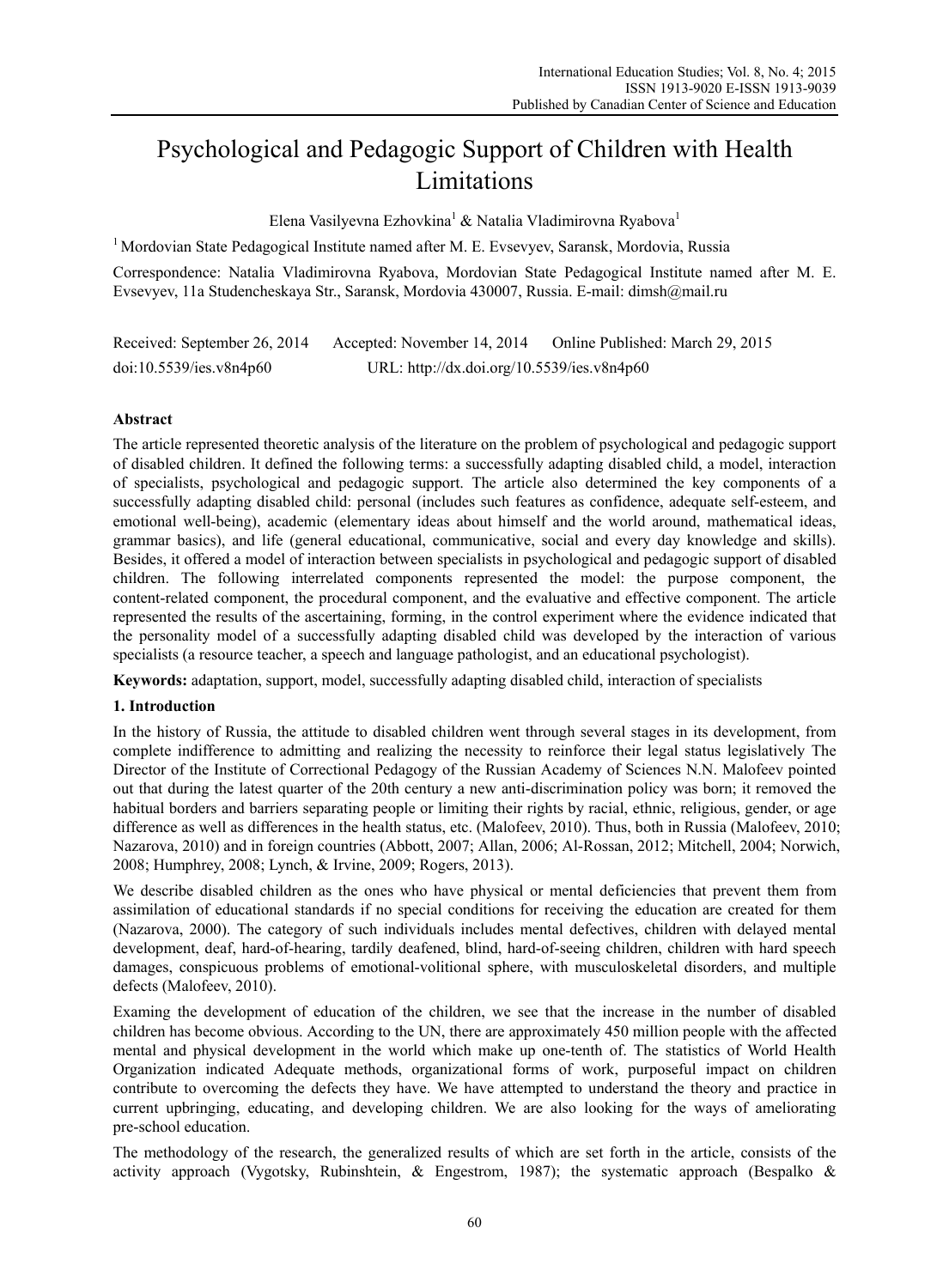Bertalanffy, 1973; Parsons, 1978) and the personal approach (Kalmykova, Yakimanskaya, & Freud, 1995; Rogers, 1959); the theory about the unity of the laws of normal and abnormal children's development (Vlasova, Vygotsky, Graborov and others); the general philosophical, general psychological, and special basics of rehabilitation and socialization of disabled children (Abgarian, Bozhovich, Shipitsina and others); the theoretic provisions of theories and concepts disclosing the nature and consistency of adaptation (Celier; Anochin, and Isaev).

On the basis of the performed analysis of the theory and practice of interaction of specialists (Vilshanskaya et al., 2012), we have determined the following contradiction: between the availability of specialists' opportunities to participate jointly in the educational process and their insufficient readiness to the interaction in the circumstances of psychological and pedagogic support of adaptation of disabled children at PEE.

Based on the circumstance and contradiction above the research questions can be described as follows: how do we provide efficient interaction of specialists during pedagogic support of adaptation of disabled children?

In 2009 the Mordovian State Pedagogical Institute set up the Mordovsky Basis Pedagogic Education Center (MBPEC to unite the corporation of professionally oriented subjects of education, which would ensure efficient interaction of education, scientific researches, and innovations for the region development (Ryabova, 2012). One of the most important subdivisions of MBPEC is the Extended Daycare Center (EDC) for recruiting preschoolers and primary scholars. At the same time, this enter is a scientific and testing site allowing performing fundamental and applied scientific researches (Vinokurova, 2012). Seminars, consultations about the issues related to educating, upbringing and developing preschoolers. The children also included disabled children. That is why the task of teachers working in the EDC is to provide for success of including a disabled child in the environment of healthy age mates, i.e. to form basic components of the adaptation success. Therefore, the teachers working in EDC are also responsible for the disabled children.

# **2. Methodology**

Generalization of the results of the theoretic analysis of Russian (Anokhin, Pavlov, and Isaev) and foreign (Berry, 1997; Hartmann, 1958; Lynn, 1984; Phillips, 1968) literature gives reasons to state that there is no single understanding of *adaptation* among the researchers. Biological perspective believed that this is a reconstruction of physiological, biochemical, and other processes (Anokhin, Pavlov, Celier, Sechenov, & Hensel, 1974); The philosophical perspective claimed that– adaption as a process, was determined in a given historical period. it is further transformed (Durkgeim, Spencer, Sartre, Jaspers, and others); Sociological perspective believes that the adaption is aa process of adjustment to changing conditions and the environment (Andreeva, Dontsov, Dichev, Shpalinsky, and others); Psychological point of view advocates that as the unity of two processes: assimilation and accommodation (Maslow, May, Aulport, Rodgers, Piage, and others); From the pedagogical aspect, the adaption is simultaneous impact of mult-factors including the complex of both subjective and objective factors depending on external circumstances (Isaev, Butkevich, Mudrik, Riabov, Sedova and others). We understand adaptation as a process of the individual's active adjustment to social environments, relations, requirements, types of activity, living mode, etc. (Ezhovkina & Ryabova, 2012).

We understand a successfully adapting disabled child as a child who has adapted to sufficiently development of his personal, physical, intellectual, and other potentials in the environment.

In order to single out the components of the structure of a successfully adapting child, we have analyzed the works of researchers who described various aspects of children's adaptation to the terms and conditions of the educational establishment. Thus, Dorozhevets who developed the three-component model of the child's adjustment to the conditions of the educational establishment selected academic, social, and personal adaptation as fundamental elements in the model (Dorozhevets, 1994); Solovyova selected organizational, educationally motivational, psychological, and social adaptation (Solovyova, 2012). Kolominsky, and Panko emphasized the following conditions: education success; progress, mastering expertise, knowledge and skills on principle subjects, attitude to labor: position in the structure of interpersonal relations; status, emotional well-being, sociability; social activity: participation in socially useful activity, independence, initiative (Kolominsky & Panko, 1988). Aleksandrovskaya (1988) defined efficiency of the educational activity, assimilation of the school behavior standards, success of social contacts, and emotional well-being as adaptation components. Thus, the analysis of the above materials shows that researchers mean the child's success in education and life. However, our research targets not a common child but a disabled child. Therefore, when speaking about the adaptation success, we mean the formation of two components: the academic and life components. Malofeev defines the academic component as accumulation of potential opportunities for their active implementation in the present and future. The researcher regards the life component as mastering expertise, knowledge, and skills that the child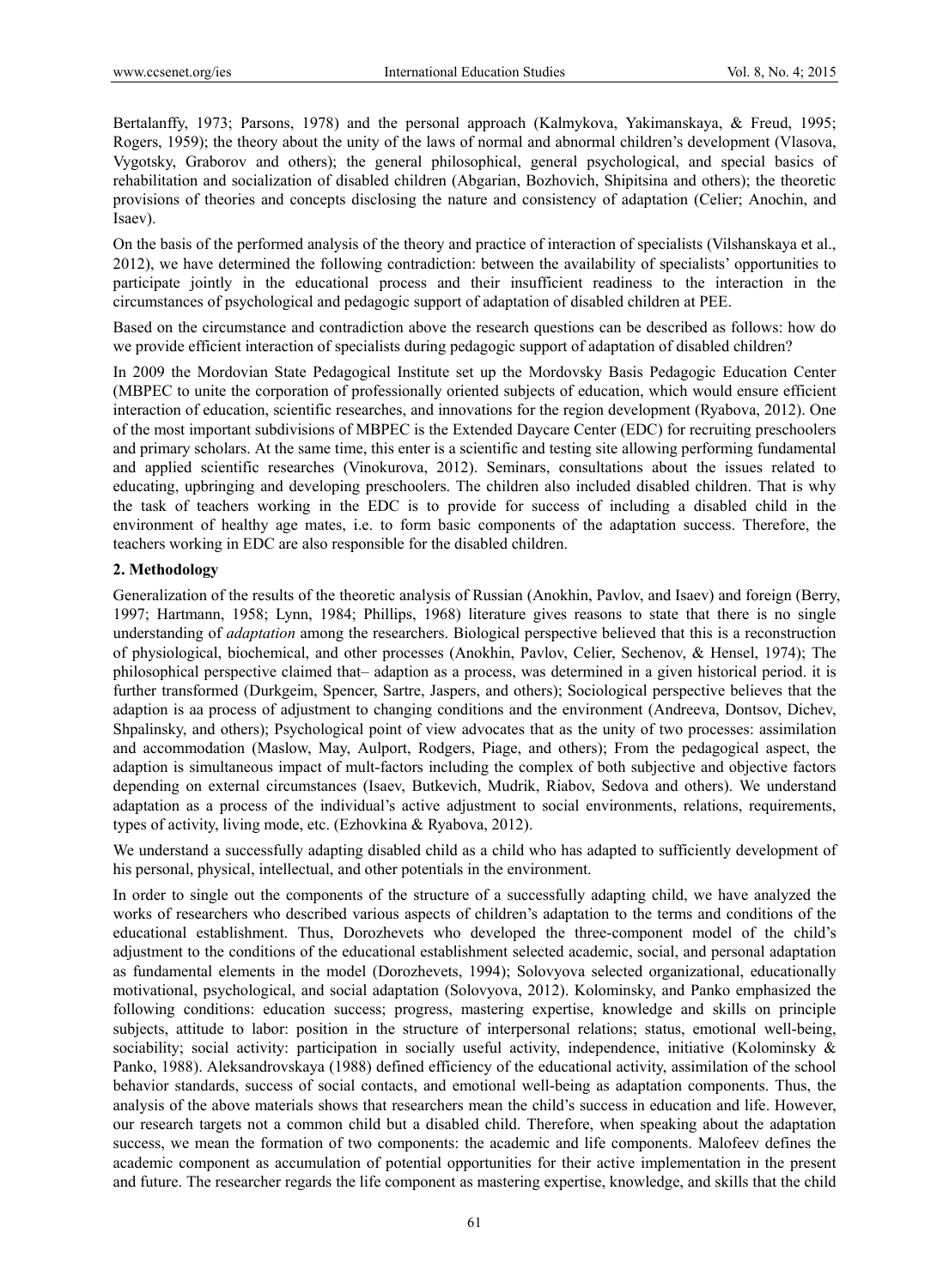needs right now in his everyday life (Malofeev, 2010). Therefore, the authors selected the peculiarities of children's adaptation in the circumstances of educational establishments, as well as the possibility to form personal background that would help successfully be included in the society, interact with the people around, etc. The correlation between the academic and life components reflects the education peculiarities for each category of disabled children. In addition, special attention is paid to the development of their personal skills. This is what defined our choice of the personal, academic, and life component in the structure of the adapting personality of a disabled child.

The review of the analyses (Malofeev, Nikolskaya,. Kukushkina, Dorozhevets, Solovyova and others) allowed to develop the structural model of a successfully adapting child, which includes the following components: the personal (it includes such features as confidence, adequate self-esteem, emotional well-being that is displayed in the child's attitude to visiting PEE, to the educational activity, and to himself), academic (elementary ideas about himself and the world around, mathematical ideas, grammar basics that help the disabled child to successfully get involved in the social and cultural environment), and life (general educational, communicative, social and every day knowledge and skills that the child needs in his everyday life) components (Ezhovkina, 2013).

This model served as the basis for projecting the educational process at the facilities of the Extended Daycare Center established at MordGPI as a separate structural subdivision that is daily attended by healthily growing and disabled children. Our observation of the activity of children with development problems showed that they had considerable difficulties in the process of joining the group of healthy? That is why there is a necessity to create such conditions that would facilitate their adaptation. One of the conditions is to provide them with the assistance of specialists that includes holding necessary correctional and developing events aiming to overcome the adaptation difficulties, compensate the development abnormalities, and socialize. We will show the possibilities of implementing the specialists' interaction in the process of psychological and pedagogic support of adaptation of the specified category of children on the example of EDC where a unique developing educational environment is created. It includes all components being necessary for the development of children of each age group that provides successful integration of disabled children in the environment of healthy?

The model of EDC specialists' interaction is of interest in our research. We relied on the researches of Kolesnikova who interprets "a model" as *an artificially created example in the form of a scheme, description, physical constructions, or formulas, being similar to the object (phenomena) under research and reflecting or representing a structure, features, and relations between the object's (phenomenon's) elements in a simplified form* (Kolesnikova, 2005). Taking into account the analysis of psychological and pedagogic literature (Vilshanskaya & Prilutskaya, 2012), the interaction of specialists implies joint activity related to the child's assistance in order to solve the problems of children's development, education, upbringing, and socialization. In our research, the psychological and pedagogic assistance is interpreted as a comprehensive process including the creation of special conditions for adapting disabled children to the real social life (Ezhovkina & Ryabova, 2012).

Therefore, taking into account the ideas of Vilshanskaya and Prilutskaya (2012), we have created the model of interaction of specialists related to psychological and pedagogic support of adaptation of disabled children in the EDC, which is a multilevel formation consisting of a number of interrelated and interdependent components: the purposeful, content-related, procedural, and evaluative-effective ones. In the process of implementing this model, a group of subjects are especially important: the mentors, teachers of additional education (the music, physical education, and English teachers), specialists (the speech pathologist, educational psychologist, and teacher-logopedist), children, and parents.

The crucial components represented goals of specialists' activity in the process of projecting the content and technologies of forming a successfully adapting disabled child. In the process of psychological and pedagogic support, the speech pathologist performed the following tasks: first, he selects diagnostics materials for researching methodologies, implements, analyzes, and generalizes them; second, he develops and clarifies individual educational routes; thirdly, he organizes individual subgroup and group classes with children in accordance with the selected programs. The tasks of the educational psychologist include: (a) selection of psychological methodologies, research performance, analysis and generalization; (b) development of correcting and developing programs, trainings; (c) providing other specialists with recommendations related to the organization of work with the child with account of the psychological diagnosis data. The tasks of a teacher-logopedist include firstly, selection of methodologies, examination, analysis, and summary; secondly, development of individual speech correcting and developing programs; thirdly, development of recommendations for other specialists related to the use of rational logopedic actions in the work with the child.

The content-related component aims to regulate the interaction of the goal, content, and process of forming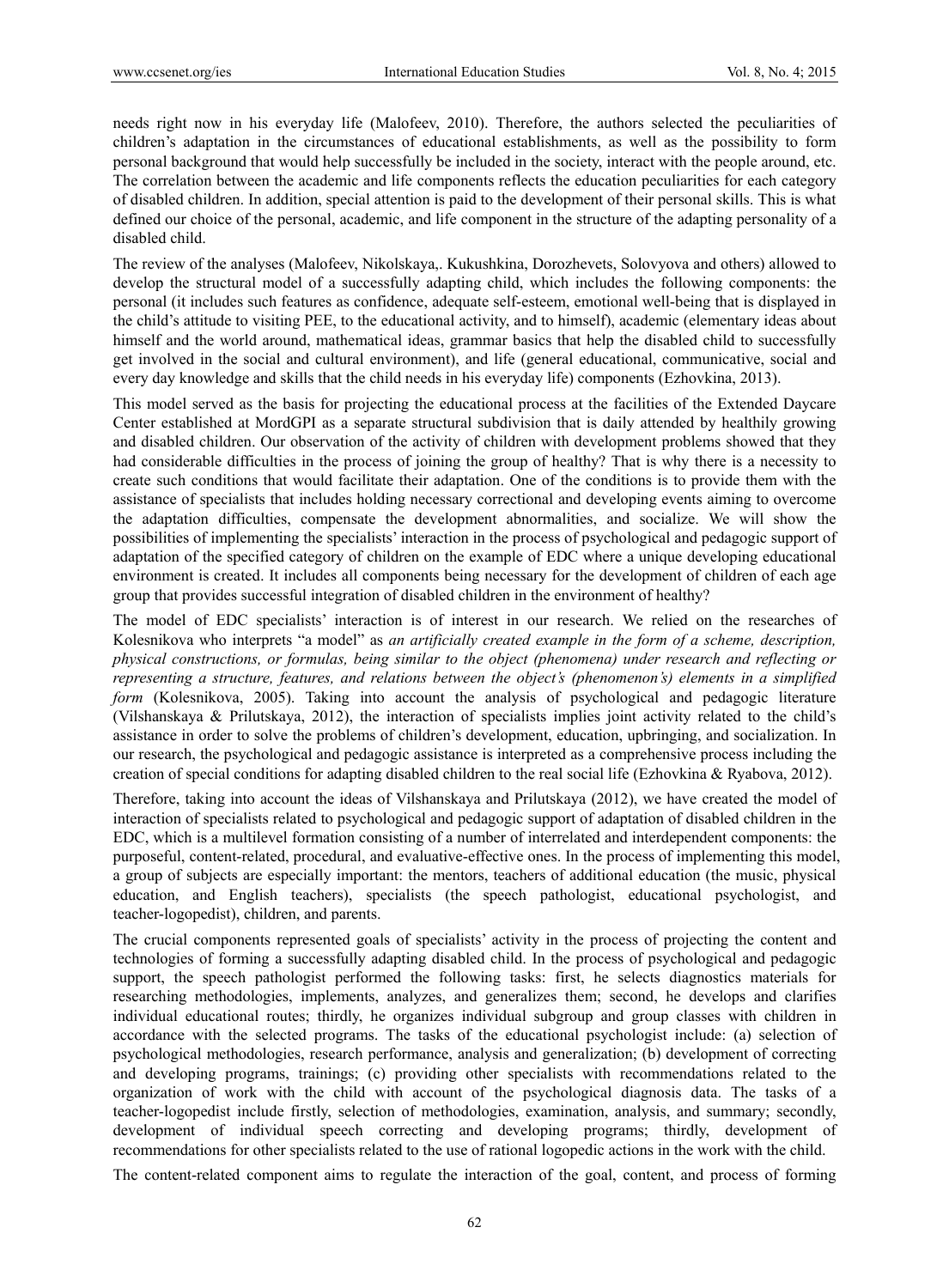successful adaptation components for disabled individuals. This component includes the combination of educational subjects which programs design educational material (chapters, themes, and questions), mastering which contributes to forming adaptation success of disabled children; unveils the system of personal features, knowledge, and skills, which the disabled child masters; is represented by personal, academic, and life aspects.

The procedural component implements the process of interaction between specialists related to forming the components of the successfully adapting disabled child; a) diagnostics (designing and performing diagnostics, examination in order to study the components of successful adaptation, the processing of data in order to make a report on the disabled child, report execution); b) designing (defining the goal and tasks of the activity; planning; joint designing of the individual educational route, the corrective and developing program of the psychological and pedagogic support of adaptation of the disabled child; forecasting and analyzing the support results, etc.); c), the corrective and developing work (organization of the corrective and developing activity of the specialists by applying various kinds of work taking into account the children's interests, needs, and abilities as well as the *zone of the closest development,* creation of problem situations and other conditions that provide development of cognitive processes, feelings, will, behavioral culture, stimulation of cognitive independence and creative thinking of children, etc.); d), reflection (analysis of adequacy and correspondence of the specialists' activity to the set tasks; efficiency of the applied methods, actions and ways of pedagogic activity as well as organization forms in accordance with the age peculiarities of children). This component includes the combination of forms, methods, and actions related to performing interdependent activity of each education subject.

The evaluative and effective component discloses the result of the specialists' interaction in the process of supporting the adaptation of disabled children. Its result is the successfully adapting disabled child in the society (we have introduced the earlier model of this feature above–personal, academic, and life). The evaluative and effective component allows tracking the learning children's advancement in mastering the readiness to adapt successfully at each stage of education.

The created model of the interaction of specialists of psychological and pedagogic support of adaptation of disabled children was taken as a basis for pilot testing, which took place during the 2011-2012, 2012-2013 academic years and included ascertaining and educatory stages of the pedagogic experiment (totally 30 scholars with speech and hearing disorders, and with developmental delay).

The ascertaining stage of the experiment, in which 30 preschoolers participated, was held at EDC. The methodology consisted of three series of tasks, each of which aimed to research the basic components of the structure of successfully adapting personality of the disabled child. In order to study the elements of the personal component (self-esteem, anxiety, and emotional well-being), we used the *Child's Emotional Well-Being in the Kindergarten* adaptive methodology of Kucherova, the *Ladder a*nxiety test by Temmle, Dorkey, and Amen. The academic component was studied with the aid of questions that allowed studying the elementary ideas about oneself and about the environment, the mathematic ideas, and the elementary basics of grammar. The life component (general educational, communicative and social, and everyday skills) included the development of practice-oriented tasks.

We developed the following parameters in order to evaluate the adaptation success of disabled children: completeness of the personal, academic, and life components. We used the following criteria in order to evaluate each component: 1) formation of emotional well-being, adequate self-esteem as well as low level of anxiety (the personal component), 2) mastering the total of elementary ideas about oneself and about mathematics and basics of grammar (the academic component), 3) grasp of the combination of general educational, communicative and social, and everyday skills that are necessary for the child in his everyday life (the life component). The specified parameters and criteria are used to define the level of adaptation of disabled children.

# **3. Results**

In the process of the generalized analysis of the received results, we have selected four levels of success in adapting the disabled child (high, medium, low and unformed) in the environment of healthy agemates? The results of the ascertaining experiment with the children attending EDC can be allocated as follows: 10% of children have a high level of adaptation, 20% of children, a medium level, 70% of children, a low one, and the last one is children with no level of adaptation. We pay attention to the fact that the majority of disabled children have a low level of adaptation that is characterized by the weakly formed personal component namely: most children have low self-esteem, the high anxiety level, negative emotional well-being; and by the weakly formed academic component, namely the inability to orient in the condition of the set question, lack of entirety, fullness, exactness, consistency, and succession of information statement in the answers; the life component is characterized by the fact that practical skills of disabled children that are necessary in their everyday life are formed weakly.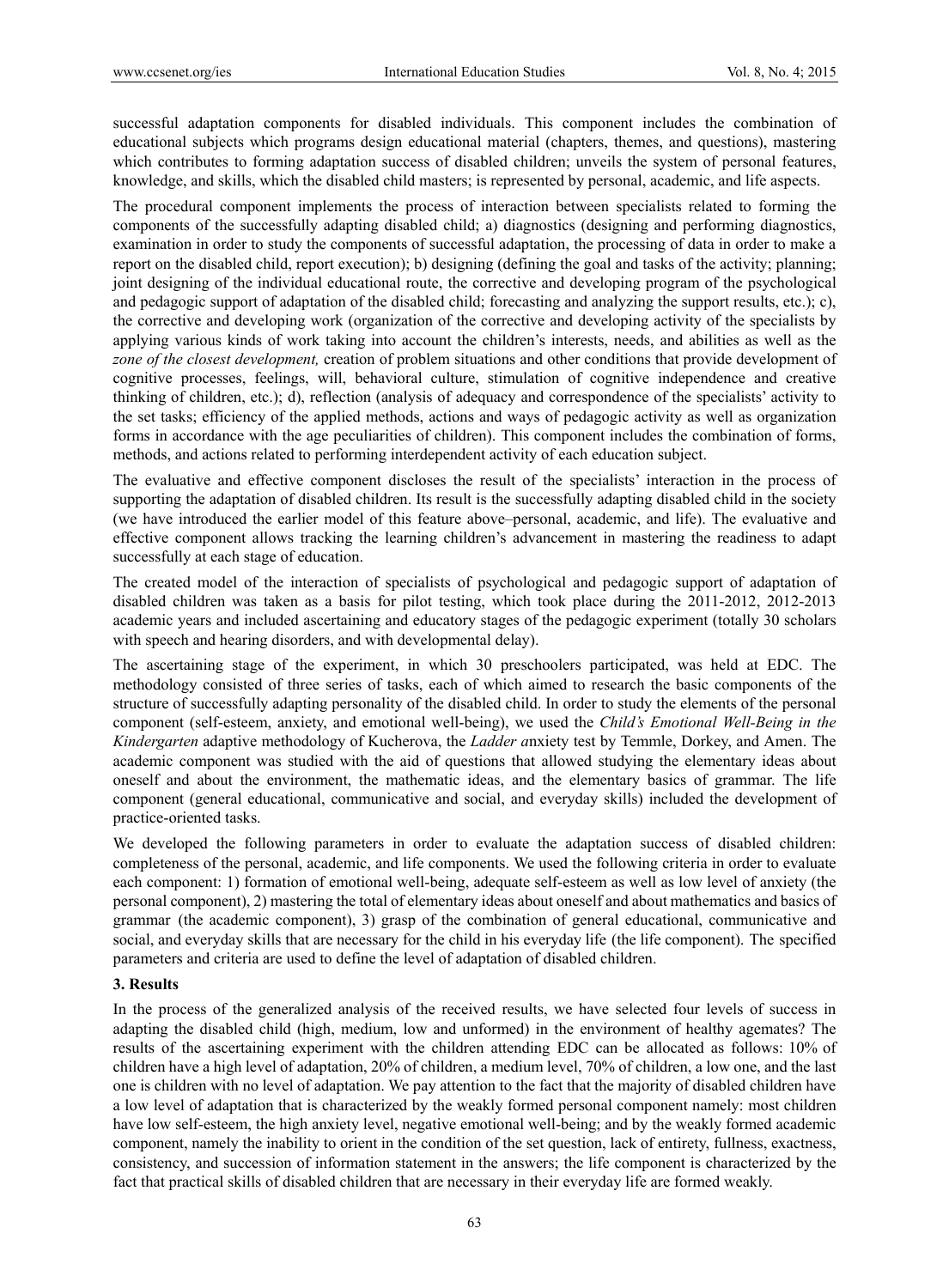Consequently, the results prove the necessity to create special conditions for educating and upbringing disabled children that would allow them to prepare for independent life in the society and adapt in the environment of healthy people successfully.

The educatory stage of the experiment was held in the 2012-2013 academic years. The developed model of specialists' interaction was implemented by such subjects of education as teachers (who create conditions for forming successful adaptation with disabled children) and children (who perform the educational and gaming activity).

In the course of the educatory experiment, we formed a pedagogic team that realized the importance of the specified activity in the socialization of disabled schoolchildren. Implementation of the target component of the model provides the focus of the educational process on the formation of successful adaptation with disabled children. The interaction vividly demonstrated professional interconnection of all PEE specialists in their work with the disabled child. However, the educational psychologist played the coordinator's role in the adaptation of the disabled children in the environment of healthily growing agemates?. The teacher-logopedist and other EDC specialists worked in close contact with each other and strived to the single approach in upbringing each child as well as to the single style of work, as a whole.

We started our joint work with diagnosing the child where the study of the child's speech and psychological development plays an important role; we developed the joint diagnostics methodologies block, examined, generalized, and systemized the examination results; and then, on their basis, specialists made the group conclusion–the report about the child, which is a system document prepared by the specialists of psychological and pedagogic support and being a basics for developing an individual educational route of the Center learner. At this stage, multilevel diagnostics of children where each specialist studied a separate field of action was of great importance. For example, the speech pathologist studied educational and cognitive activity; the field of action of a teacher-logopedist included speech activity; the educational psychologist mainly paid attention to cognitive and emotionally personal development. According to the diagnostics results each specialist described his insight of the learners: the educational psychologist provided psychological insight while the speech pathologist displayed speech pathology insight, and the teacher-logopedist showed logopedic insight. The opinions of each specialist were analyzed, and taking into account the generalized results, characteristics of the child were made.

Afterwards, the educational path was developed. At this stage, diagnostics information received by various specialists was exchanged. In this period, specialists could clarify and concretize the results of the primary diagnostics. The results of the child's examination by the psychologist were obligatorily correlated with the results of other specialists (speech pathologist, etc.). Such comprehensive study of the preschooler allows to start designing his individual educational route as well as to choose forms of work both with parents and with the child. Note that the specialists' conclusion made professionally is a guarantee of successful design and implementation of the program of corrective and developing work with the child.

As we started to plan the correcting and developing activity, we paid special attention to the development of the comprehensive individual development program (individual routes) for the child where we have specified monthly tasks for each specialist, then we scheduled individual occupation of children taking into account the load on the child. In accordance with the received results of the diagnostics and specialists' recommendations, the educational psychologist made up an individual corrective and developing program of the child's development where he specified the methods and actions used in the work with children and the result of each class.

The next step in our work was to perform corrective and developing activity. The work with each child in EDC was organized with account of his individual peculiarities and opportunities. It is related to the diversity of children attending the Extended Day Center (including healthily growing children and disabled children; children attending mass kindergarten and those who have no experience of communicating with teachers; besides, those were children of different age). Therefore, we had to work simultaneously with children who had various abnormalities in their development. Classes were given 3 times per week.

The main studying form included classes that were given both individually and frontally to children of all groups. Frontal forms of work were of great importance, as at such classes, it was possible to organize joint games that provides for interpersonal communication, various types of activity for developing communicative, planning, and the symbolic function of speech. The group form of work helps overcome negativism, unsociability, and other peculiarities of children with speech development disorders, cause their interest to classes by organizing various play and educationally cognitive situations. Frontal classes are held according to a special program talking into account the regional component being comprehensive integrated program for all cycles of the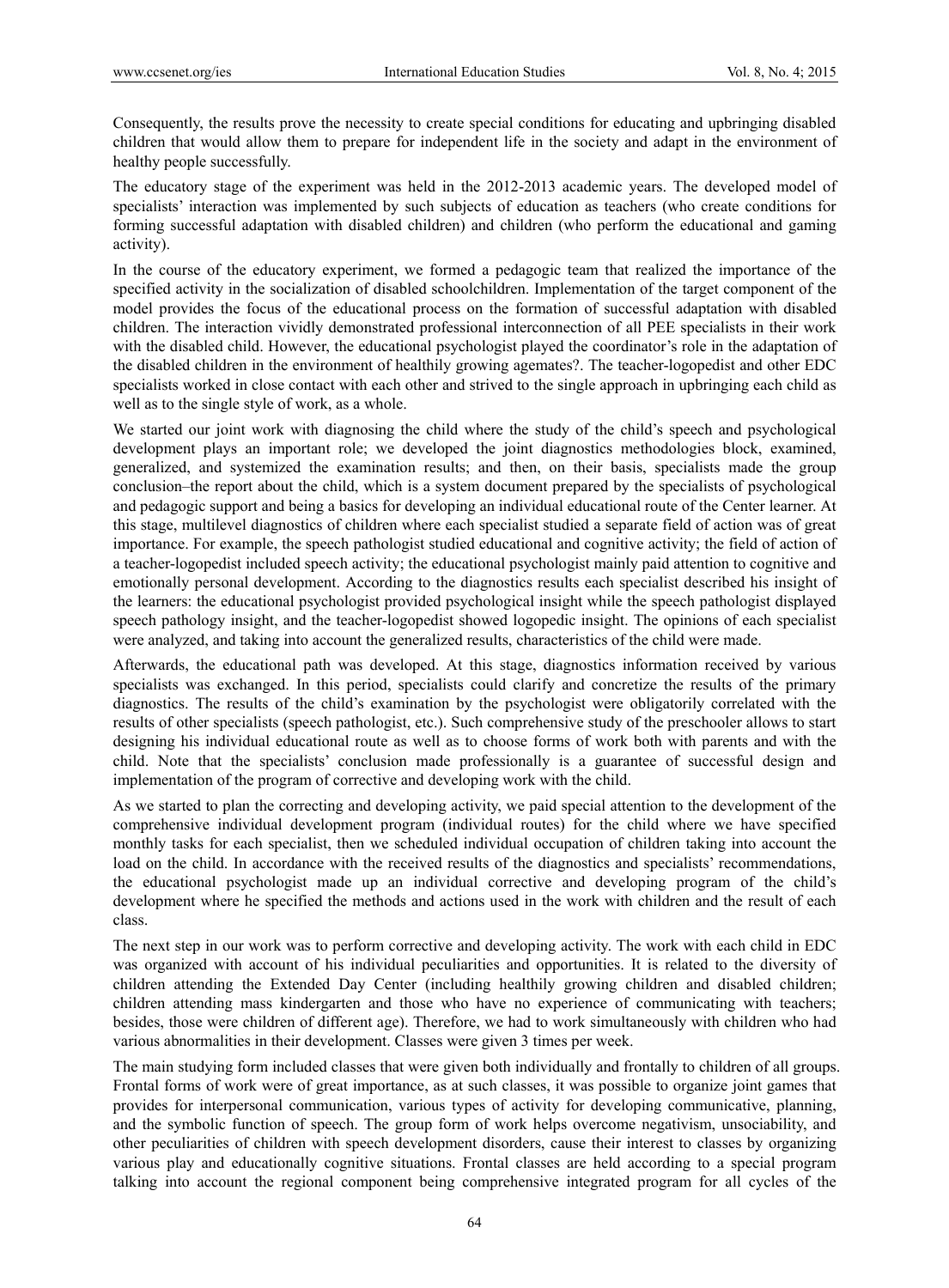teacher's development work related to educating and upbringing preschoolers (Vinokurova et al., 2012).

It is very efficient when the class starts with playful, surprising moments that provide psychological emotional tuning. Articulatory and breath exercises are an obligatory structural component of each class. During our classes, we used various technologies; modeling and playing tales, game technologies, use of sand and grits, information and communication technologies. During all structural components of the class, we effectively used various didactic materials and equipment, for example, the elements of the Spektra didactic set, materials of Montessori and Voskobovich, as well as didactic means hand-made by our learners; an interactive board that allows to work on the Internet. One of the conditions of successful work with children is the environment of the sensory room. For example, at the beginning of studying many children have difficulties at working in front of the mirror and hardly understand instructions. The majority of them have difficulties at orienting in the scheme of their own body; children do not know the notions of right and left sides, parts of the face. Therefore, it is possible to organize the acquaintance with the children's own body and teach to orient themselves in it in the sensory room in front of the Magic mirror. Children can see themselves full length and make sure that their body consists of two entirely similar parts. Using the playing exercises in front of the Magic mirror, children learn to reproduce person's emotional state (gladness, disappointment, surprise) by facial gestures. They gladly turn into various animals displaying their behavior. Active work of facial and body muscles, mimic and pantomimic displaying of feelings provide abreaction of children's emotions and help them to easily relax and loosen up.

As a conclusion, we analyzed the correlation of the specialists' activity to the set tasks, the efficiency of the applied methods, actions, and means of pedagogic activity as well as organizational forms in accordance with the age-specific features of the children. Every week, the educational psychologist discussed the achievements of each child for the past week and in case of necessity made amendments in the individual development programs. This stage supposed qualitative evaluation of the results of the performed corrective impact. Thus, we analyzed data of logopedic and psychological and pedagogic monitoring, then we evaluated the quality of the corrective and pedagogic activity of all specialists, and, based on the results generalization, we defined the ways of its optimization for the next year.

Thus, any EDC specialist was an active participant of each of the specified stages: they performed advanced psychological and pedagogic diagnostics of learners, conducted individual and group classes with children, supported the children during the whole educational period, organized their own work in close contact with all specialists of the establishment. According to the results of the children's diagnostics, the joint work of specialists determines the actual level of the children's development, zone of their closest development, peculiarities of their emotional and personal sphere, etc. i.e. we have performed comprehensive support of each problem child.

The classes with children were held in the individual, subgroup, and frontal forms. It is necessary to note that in the first part of the day, the classes were conducted both by tutors and by the speech pathologist, while in the second part of the day the classes were conducted by the educational psychologist. The speech pathologist conducted classes on speech development, forming elementary quantity ideas and classes on getting to know the surrounding world. The tutors' classes aimed to familiarize children with the surrounding world, imitative activity, constructing, and hand labor. They reinforced the knowledge acquired by the children, worked out abilities to skills automation integrating the correction goals and content into the children's everyday life (in their play and labor activity), into the content of other classes (imitative activity, observation of the environment) as well as into the regime issues.

Specialists interacted during teachers' councils, consultations, trainings, practical seminars. Due to close interaction of all specialists, they provided for a comprehensive development in the following areas: a prospective plan of interaction with specialists, prospective planning of individual work, registers of interconnection with all specialists–the tasks of a specialist's work by periods of children's' education, recommendations on the corrective and developing work.

The results of such work were observed during the control experiment, which included adapted methodology of the ascertaining experiment using similar tasks, but which was more complicated by the structure. The responds and performed tasks were estimated according to the criteria determined in the ascertaining experiment and regarded as correct, partially correct, and incorrect.

The obtained results show that in the process of forming the components of successful adaptation, the tendency to the transfer from the low to higher level of formation was noticed. Thus, the high level of adaptation is attributive to 20% of children, the medium one to 60%, the low one to 20%, and the last one is not present. The comparative analysis of the results showed that the high level of adaptation could be achieved only under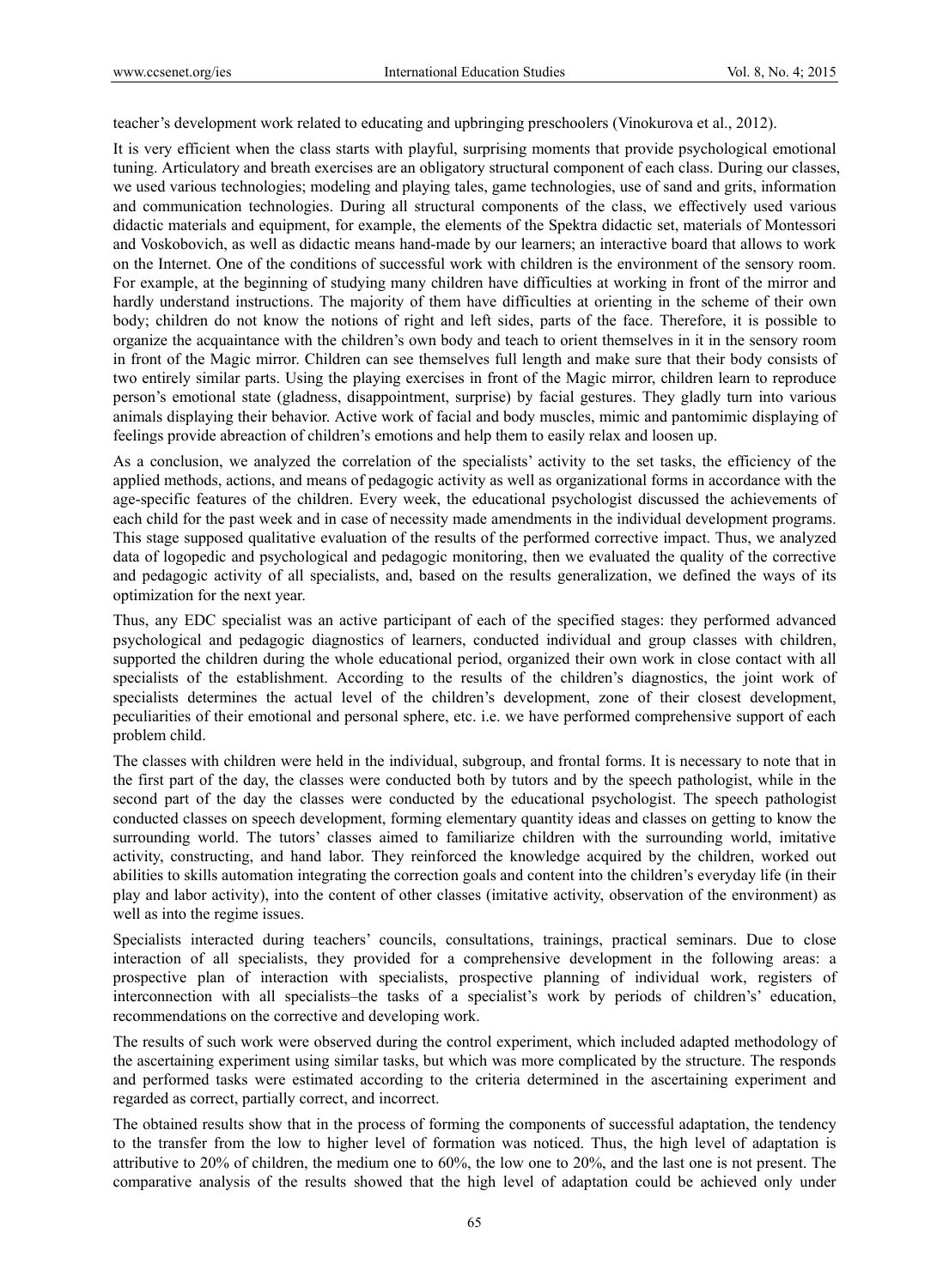specially created conditions.

## **4. Discussions**

The analysis of the performed research shows that the problem of the adaptation of a disabled child is urgent in the contemporary world. We have defined the concept of a successfully adapting child as a child who has adapted to full development of his personal, physical, intellectual, and other potentials in the human environment. We have identified the structure of the successfully adapting disabled child: he has personality; he is academic and full of life. In the process of the research, we made up a model of specialists' interaction during psychological and pedagogic support of adaptation of disabled children. The model structure includes the following components: purposeful, content-related, procedural, and evaluative and effective. We have singled out and created the pedagogic conditions, which are correlated to all stages of the process of formation of the activity of specialists in adapting disabled children, starting from setting the goal, its specification in tasks, and ending with regulating and correcting this process, providing final accounting and estimation of the obtained results, which entirely meet the goals and tasks of the developed model.

Therefore, EDC performs the corrective and developing work with disabled children. It is performed due to strong partnership and interaction of supporting specialists. Specialists' joint activity provides for diagnostics of children with various problems in their development, and based on the made conclusions, develops and then implements the program of individual corrective and developing work with them. The activity of the educational psychologist coordinated with other specialists leads to the correction of speech and personal development of children that provides for their efficient inclusion in joint education together with healthily growing preschoolers, and later on–their successfully socialization.

## **5. Conclusion**

The performed pedagogic experiments evidence that it is necessary to approach the problem of adapting disabled children to the environment of healthy age mates. The personality of such a child is formed by the interaction of various specialists whose activity aims to form the personal, academic, and life components. We can achieve certain results only in case of efficient interaction of specialists.

## **Acknowledgments**

The article was prepared with financial support from the Ministry of Education and Science of the Russian Federation using the funds of project 1.2 Solving Comprehensive Problems Related to Forming Teacher's and Psychologist's Professional Competence in Continuing Education of the Program of Strategic Development of MordGPI for 2012-2016.

## **References**

- Abbott, L. (2007). Northern Ireland special educational needs coordinators creating inclusive environments: An epic struggle. *European Journal of Special Needs Education, 22*(4), 391-407. http://dx.doi.org/10.1080/08856250701650003
- Aleksandrovskaya, E. M. (1988). Social and psychological criteria of adaptation in school. In S. M. Grombaha (Ed.), *School and psychological health of pupils* (pp. 35-37). Moscow: Medicine.
- Allan, J. (2006). The repetition of exclusion. *International Journal of Inclusive Education, 10*, 121-133. http://dx.doi.org/10.1080/13603110500221511
- Al-Rossan, F. (2012). *Introduction to special education*. Amman: Dar Al-fker.
- Berry, J. W. (1997). Immigration, acculturation and adaptation. *Applied Psychology: An International Review, 46*(1), 5-34.
- Bertalanffy, L. (1973). *General system theory: foundations, development, applications* (p. 295). New York City: G. Braziller.
- Dorozhevets, T. V. (1994). *Psychological peculiarities of school adaptation of kindergarten children*. Thesis of Candidate of Science (p. 148). Moscow Pedagogic University, Moscow.
- Engestrom, V. (1987). *Learning by expanding. An activity theoretical approach to developmental research*. Helsinki: Orienta-konsultit Oy.
- Ezhovkina, E. V. (2013). Theoretic Basics of Creating the Model of a Disabled Child Adapting Successfully in the Contemporary Society. *Russian Scientific Magazine, 1*(32), 239-244.
- Ezhovkina, E. V., & Ryabova, N. V. (2012). To the problem of psychological support of adaptation of disabled